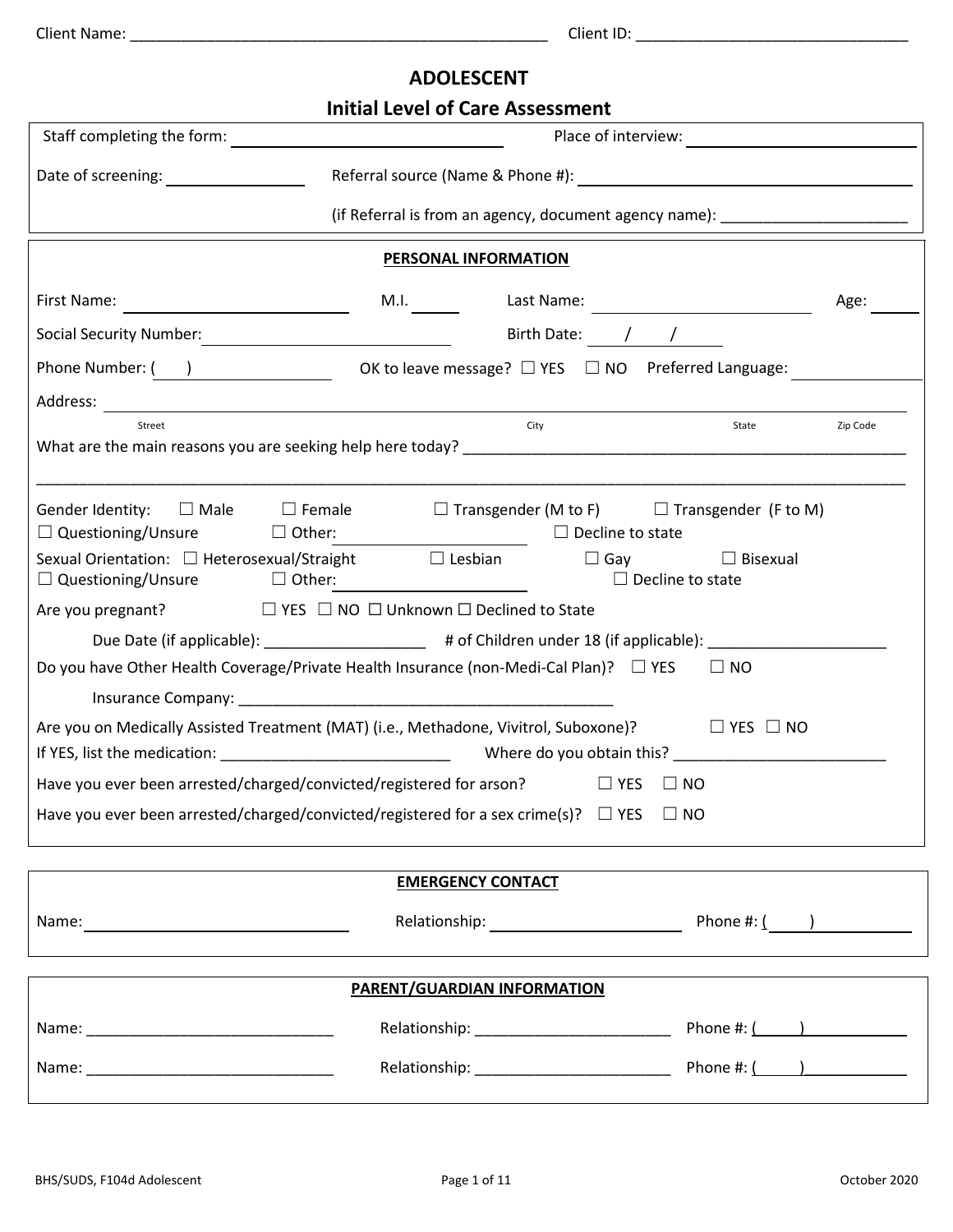| <b>ASAM Dimension 1: Substance Use, Acute Intoxication and/or Withdrawal Potential</b>     |              |                  |              |        |       |
|--------------------------------------------------------------------------------------------|--------------|------------------|--------------|--------|-------|
| In the past year, how many times have you used [X]?                                        | <b>Never</b> | Once or<br>Twice | Monthly      | Weekly | Daily |
| Alcohol                                                                                    | П            |                  |              | П      |       |
| Marijuana                                                                                  | $\Box$       |                  | $\mathbf{L}$ | П      |       |
| Illegal Drugs (i.e. cocaine or Ecstasy)                                                    | $\Box$       |                  | $\Box$       | П      |       |
| Prescription drugs that were not prescribed for you (i.e.<br>Pain Medication or Adderall)  |              |                  | $\Box$       | П      |       |
| Medication in amounts more than prescribed by your<br>doctor or taken other than directed? | П            |                  |              | П      |       |
| Inhalants (i.e. nitrous oxide, paints, solvents, dusters, glue)                            | П            |                  | П            | П      |       |
| Herbs or synthetic drugs (i.e. salvia, K2, or bath salts)                                  | $\Box$       |                  |              | $\Box$ |       |
| Other:                                                                                     |              |                  |              |        |       |

| <b>Primary Drug</b>                                                                                                        | # of Days Used<br>in past 30 days | <b>Route of Admission</b> | Age at first use   | <b>Date Last Used</b> |
|----------------------------------------------------------------------------------------------------------------------------|-----------------------------------|---------------------------|--------------------|-----------------------|
|                                                                                                                            |                                   |                           |                    |                       |
| <b>Secondary Drug</b>                                                                                                      | # of Days Used<br>in past 30 days | <b>Route of Admission</b> | Age at first use   | <b>Date Last Used</b> |
|                                                                                                                            |                                   |                           |                    |                       |
| <b>Tertiary Drug</b>                                                                                                       | # of Days Used<br>in past 30 days | <b>Route of Admission</b> | Age at first use   | <b>Date Last Used</b> |
|                                                                                                                            |                                   |                           |                    |                       |
| Have you used needles in the past 12 months? $\Box$ YES $\Box$ NO $\Box$ Decline to state/NA                               |                                   |                           | If yes, last used: |                       |
| Date you last used any drugs including alcohol: $\frac{1}{2}$ / $\frac{1}{2}$ Number of days in a row you have been using: |                                   |                           |                    |                       |
| If date of last use is longer than 7 days from today, how were you able to remain abstinent?                               |                                   |                           |                    |                       |
|                                                                                                                            |                                   |                           |                    |                       |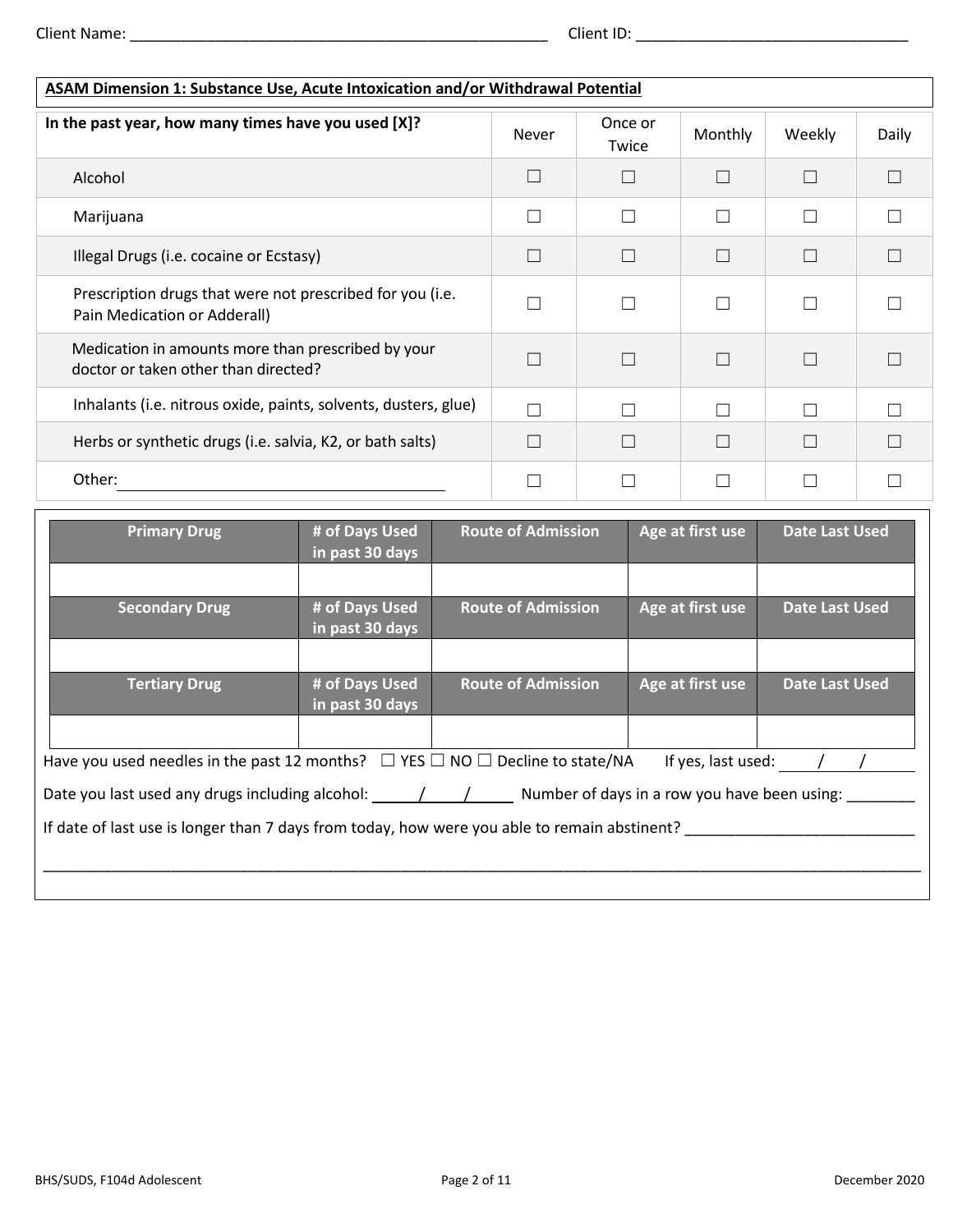## **ALCOHOL AND/OR OTHER DRUG TREATMENT HISTORY**

Have you received treatment for alcohol and/or other drugs in the past?  $\Box$  YES  $\Box$  NO If yes, please give details:

| <b>Type of Recovery Treatment</b><br>(Outpatient, Residential,<br>Detoxification) | <b>Name of Treatment Facility</b> | <b>Dates of Treatment</b> | <b>Treatment</b><br>Completed<br>(yes or no) |
|-----------------------------------------------------------------------------------|-----------------------------------|---------------------------|----------------------------------------------|
|                                                                                   |                                   |                           |                                              |
|                                                                                   |                                   |                           |                                              |
|                                                                                   |                                   |                           |                                              |

| Severity Rating - Dimension 1 (Substance Use, Acute Intoxication, Withdrawal Potential)<br><b>COUNSELOR: Please check one of the following levels of severity</b> |                                                                                                                                                           |                                                                                                                                         |                                                                                                                                                             |                                                                                                                                                                                                                  |
|-------------------------------------------------------------------------------------------------------------------------------------------------------------------|-----------------------------------------------------------------------------------------------------------------------------------------------------------|-----------------------------------------------------------------------------------------------------------------------------------------|-------------------------------------------------------------------------------------------------------------------------------------------------------------|------------------------------------------------------------------------------------------------------------------------------------------------------------------------------------------------------------------|
| 0: None                                                                                                                                                           | $\Box$ 1: Mild                                                                                                                                            | $\square$ 2: Moderate                                                                                                                   | $\square$ 3: Significant                                                                                                                                    | $\square$ 4: Severe                                                                                                                                                                                              |
| Fully functioning, no signs of<br>intoxication or W/D present.                                                                                                    | Mild to moderate<br>intoxication interferes<br>with daily functioning,<br>but does not pose a<br>danger to self/others.<br>Minimal risk of severe<br>W/D. | Intoxication may be<br>severe, but responds to<br>support; not posing a<br>danger to self or<br>others. Moderate risk<br>of severe W/D. | Severe signs/symptoms<br>of intoxication indicate<br>an imminent danger to<br>self/others. Risk of<br>severe but manageable<br>W/D; or W/D is<br>worsening. | Incapacitated, with<br>severe signs/symptoms.<br>Severe W/D presents<br>danger, such as seizures.<br>Continued use poses an<br>imminent threat to life<br>(e.g., liver failure, GI<br>bleeding, or fetal death). |
| If needed, additional comments/information/clinical rationale for score:                                                                                          |                                                                                                                                                           |                                                                                                                                         |                                                                                                                                                             |                                                                                                                                                                                                                  |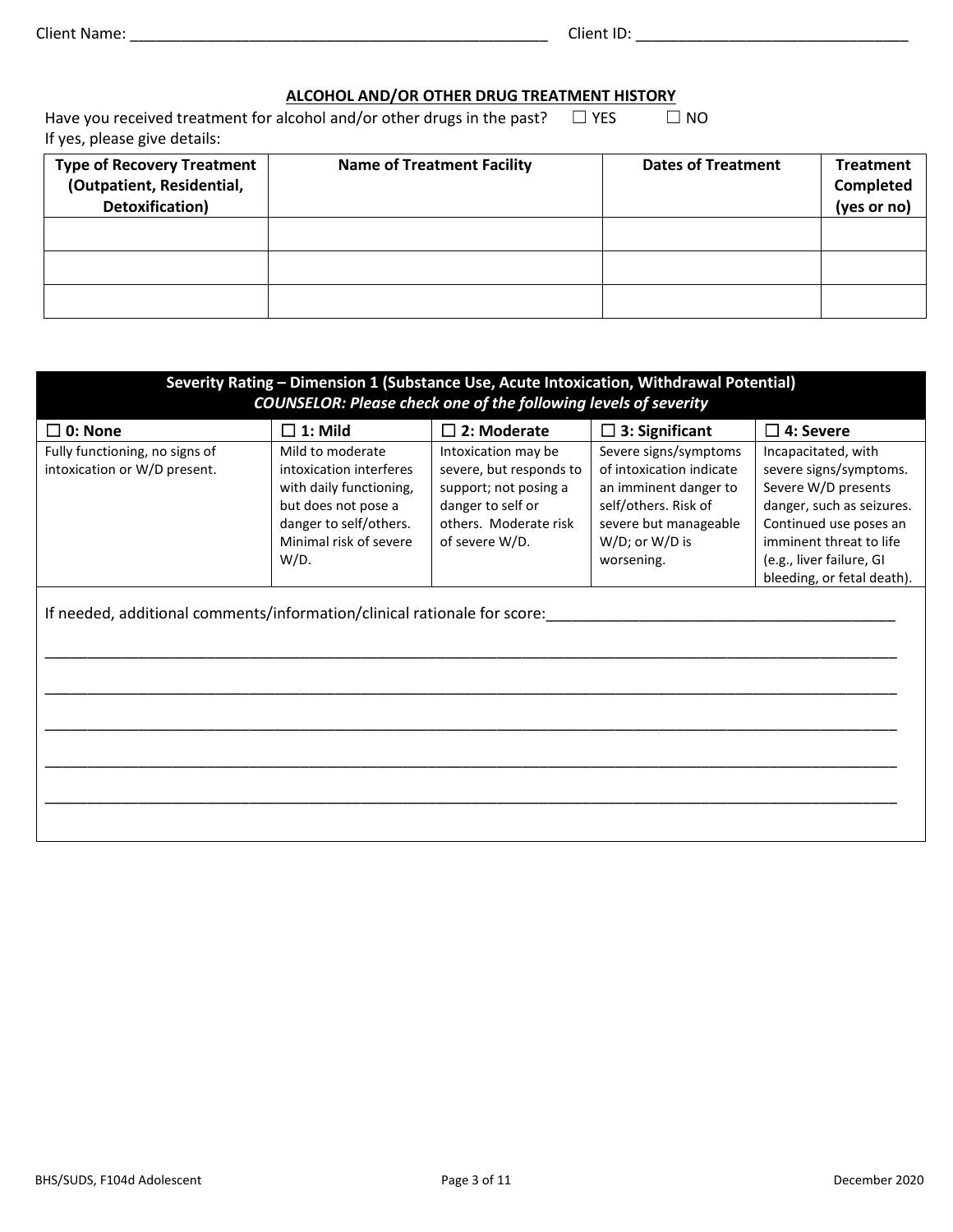|                                                                                | <b>ASAM Dimension 2: Biomedical Conditions/Complications</b>                                                                                                                                                                           |                                                                                                                                                                                                                                                                                        |                                                                                                                                                                                                                                                                                                                                                   |                                                                                                                                                                                |
|--------------------------------------------------------------------------------|----------------------------------------------------------------------------------------------------------------------------------------------------------------------------------------------------------------------------------------|----------------------------------------------------------------------------------------------------------------------------------------------------------------------------------------------------------------------------------------------------------------------------------------|---------------------------------------------------------------------------------------------------------------------------------------------------------------------------------------------------------------------------------------------------------------------------------------------------------------------------------------------------|--------------------------------------------------------------------------------------------------------------------------------------------------------------------------------|
|                                                                                | Note: Counselor, please review Client Health Questionnaire and TB Screening as part of this Dimension                                                                                                                                  |                                                                                                                                                                                                                                                                                        |                                                                                                                                                                                                                                                                                                                                                   |                                                                                                                                                                                |
|                                                                                | Are you currently taking prescription medications for any medical conditions? $\Box$ YES                                                                                                                                               |                                                                                                                                                                                                                                                                                        | $\Box$ NO                                                                                                                                                                                                                                                                                                                                         |                                                                                                                                                                                |
| If yes, please describe:                                                       |                                                                                                                                                                                                                                        |                                                                                                                                                                                                                                                                                        |                                                                                                                                                                                                                                                                                                                                                   |                                                                                                                                                                                |
|                                                                                |                                                                                                                                                                                                                                        |                                                                                                                                                                                                                                                                                        |                                                                                                                                                                                                                                                                                                                                                   |                                                                                                                                                                                |
|                                                                                | Do you currently have any medical concerns? $\Box$ YES $\Box$ NO                                                                                                                                                                       |                                                                                                                                                                                                                                                                                        |                                                                                                                                                                                                                                                                                                                                                   |                                                                                                                                                                                |
|                                                                                | If yes, please describe: and the state of the state of the state of the state of the state of the state of the                                                                                                                         |                                                                                                                                                                                                                                                                                        |                                                                                                                                                                                                                                                                                                                                                   |                                                                                                                                                                                |
|                                                                                |                                                                                                                                                                                                                                        |                                                                                                                                                                                                                                                                                        |                                                                                                                                                                                                                                                                                                                                                   |                                                                                                                                                                                |
|                                                                                | Severity Rating - Dimension 2 (Biomedical Conditions and Complications)                                                                                                                                                                |                                                                                                                                                                                                                                                                                        |                                                                                                                                                                                                                                                                                                                                                   |                                                                                                                                                                                |
|                                                                                | COUNSELOR: Please check one of the following levels of severity. Include information from Parent/Guardian Form when determining risk rating                                                                                            |                                                                                                                                                                                                                                                                                        |                                                                                                                                                                                                                                                                                                                                                   |                                                                                                                                                                                |
| $\Box$ 0: None                                                                 | $\Box$ 1: Mild                                                                                                                                                                                                                         | $\Box$ 2: Moderate                                                                                                                                                                                                                                                                     | $\square$ 3: Significant                                                                                                                                                                                                                                                                                                                          | $\Box$ 4: Severe                                                                                                                                                               |
| Fully functioning and able<br>to cope with any physical<br>discomfort or pain. | Adequate ability to cope<br>with physical discomfort.<br>Mild to moderate symptoms<br>(such as mild to moderate<br>pain) interfere with daily<br>functioning.                                                                          | Some difficulty tolerating<br>physical problems. Acute,<br>non-life threatening<br>medical symptoms (such as<br>acute episodes of chronic,<br>distracting pain, or signs of<br>malnutrition or electrolyte<br>imbalance) are present.<br>Serious biomedical<br>problems are neglected. | Poor ability to tolerate<br>and cope with physical<br>problems, and/or<br>general health<br>condition is poor.<br>Serious medical<br>problems neglected<br>during outpatient or<br>IOT services. Severe<br>medical problems (such<br>as severe pain requiring<br>medication, or hard to<br>control Type 1<br>Diabetes) are present<br>but stable. | The person is<br>incapacitated, with<br>severe medical problems<br>(such as extreme pain,<br>uncontrolled diabetes,<br>GI bleeding, or infection<br>requiring IV antibiotics). |
|                                                                                | *Note: For residential programs, if the risk rating on ASAM Dimension 2 is greater than "zero" (0), please submit the<br>completed Health Screening Questionnaire along with this form to assist with obtaining initial authorization. |                                                                                                                                                                                                                                                                                        |                                                                                                                                                                                                                                                                                                                                                   |                                                                                                                                                                                |
|                                                                                | If needed, additional comments/information/clinical rationale for score:                                                                                                                                                               |                                                                                                                                                                                                                                                                                        |                                                                                                                                                                                                                                                                                                                                                   |                                                                                                                                                                                |
|                                                                                |                                                                                                                                                                                                                                        |                                                                                                                                                                                                                                                                                        |                                                                                                                                                                                                                                                                                                                                                   |                                                                                                                                                                                |
|                                                                                |                                                                                                                                                                                                                                        |                                                                                                                                                                                                                                                                                        |                                                                                                                                                                                                                                                                                                                                                   |                                                                                                                                                                                |
|                                                                                |                                                                                                                                                                                                                                        |                                                                                                                                                                                                                                                                                        |                                                                                                                                                                                                                                                                                                                                                   |                                                                                                                                                                                |
|                                                                                |                                                                                                                                                                                                                                        |                                                                                                                                                                                                                                                                                        |                                                                                                                                                                                                                                                                                                                                                   |                                                                                                                                                                                |
|                                                                                |                                                                                                                                                                                                                                        |                                                                                                                                                                                                                                                                                        |                                                                                                                                                                                                                                                                                                                                                   |                                                                                                                                                                                |
|                                                                                |                                                                                                                                                                                                                                        |                                                                                                                                                                                                                                                                                        |                                                                                                                                                                                                                                                                                                                                                   |                                                                                                                                                                                |
|                                                                                |                                                                                                                                                                                                                                        |                                                                                                                                                                                                                                                                                        |                                                                                                                                                                                                                                                                                                                                                   |                                                                                                                                                                                |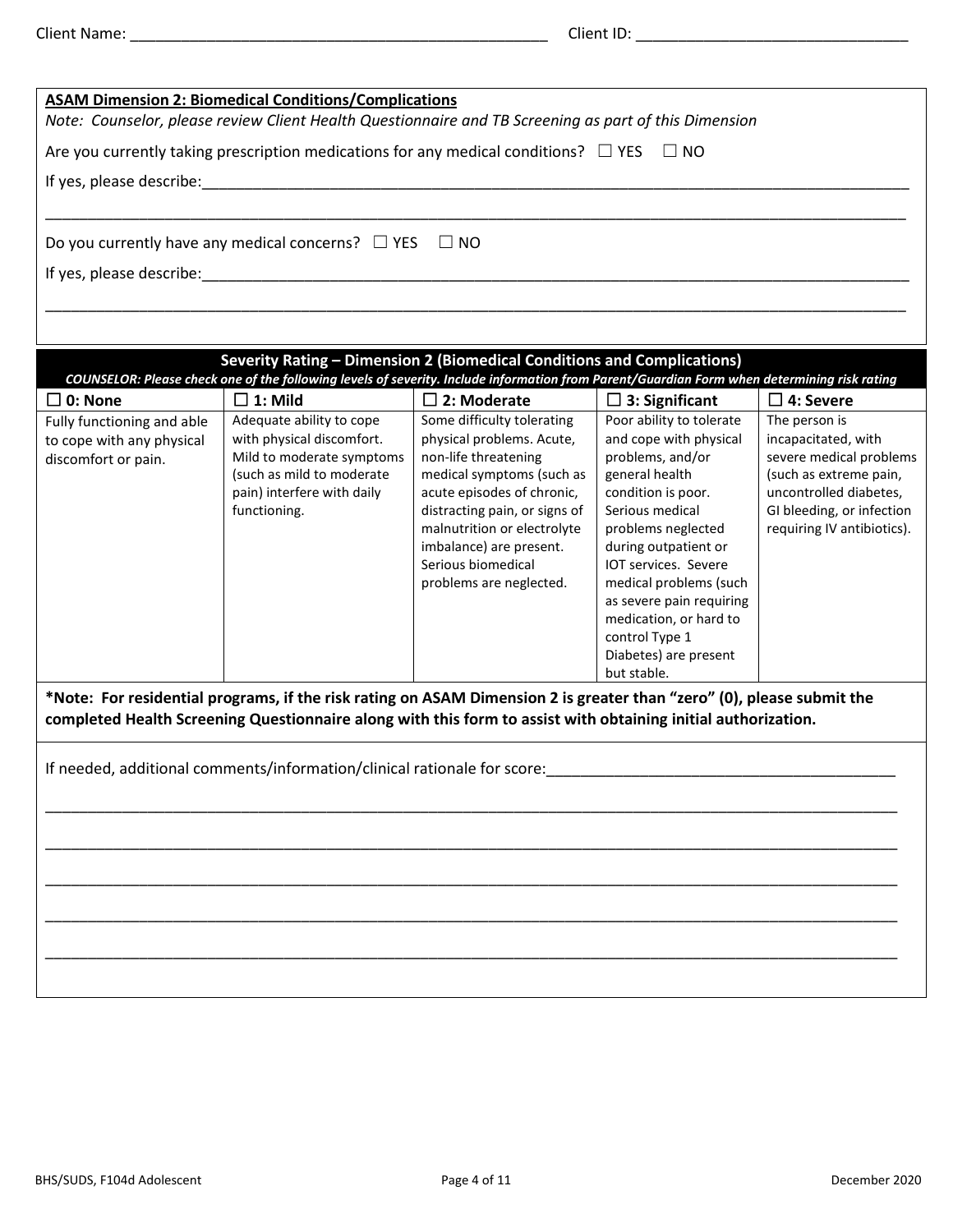| <b>ASAM Dimension 3: Emotional/Behavioral/Cognitive Conditions/Complications</b>                                                                                                                                       |
|------------------------------------------------------------------------------------------------------------------------------------------------------------------------------------------------------------------------|
| Review Risk Assessment and Co-Occurring Conditions Screening form for historical information relevant to this dimension.                                                                                               |
| Include as part of your assessment of severity, below.                                                                                                                                                                 |
| Do you have a history of being unable to control your anger or impulsivity? $\Box$ YES<br>$\Box$ NO<br>If yes, please describe how this has impacted your life:                                                        |
| Do you have any current thoughts of hurting yourself or others? $\Box$ YES $\Box$ NO If yes, please describe:                                                                                                          |
| Are you currently seeing a therapist/counselor (or sought help in the past) for a mental health or behavioral need? (For<br>example, depression, anxiety, ADHD, or other mental health condition) $\Box$ YES $\Box$ NO |
|                                                                                                                                                                                                                        |
| If yes to the previous question, are you currently prescribed medications for the mental health condition(s) you described?                                                                                            |
|                                                                                                                                                                                                                        |
| Have you ever had trouble controlling your anger? $\Box$ YES<br>$\square$ NO<br>If yes, please describe:                                                                                                               |
| Over the past 2 weeks, how often have you been bothered by any of the following problems?                                                                                                                              |
| Feeling down, depressed or hopeless<br>$\bullet$<br>$\Box$ Not at all $\Box$ Several Days $\Box$ More Than Half the Days $\Box$ Nearly Every Day                                                                       |
| Needed much less sleep than usual and found you didn't really miss it<br>$\Box$ Not at all $\Box$ Several Days $\Box$ More Than Half the Days $\Box$ Nearly Every Day                                                  |
| Feeling nervous, anxious, or on edge<br>$\Box$ Not at all $\Box$ Several Days $\Box$ More Than Half the Days $\Box$ Nearly Every Day                                                                                   |
| Had nightmares about a frightening, horrible or upsetting event you've experienced<br>$\bullet$<br>$\Box$ Several Days $\Box$ More Than Half the Days $\Box$ Nearly Every Day<br>$\Box$ Not at all                     |
| Seen things that other people can't see or don't seem to see<br>$\Box$ Not at all<br>$\Box$ Several Days $\Box$ More Than Half the Days $\Box$ Nearly Every Day                                                        |
| Heard things that other people can't hear or don't seem to hear<br>$\Box$ Several Days $\Box$ More Than Half the Days $\Box$ Nearly Every Day<br>$\Box$ Not at all                                                     |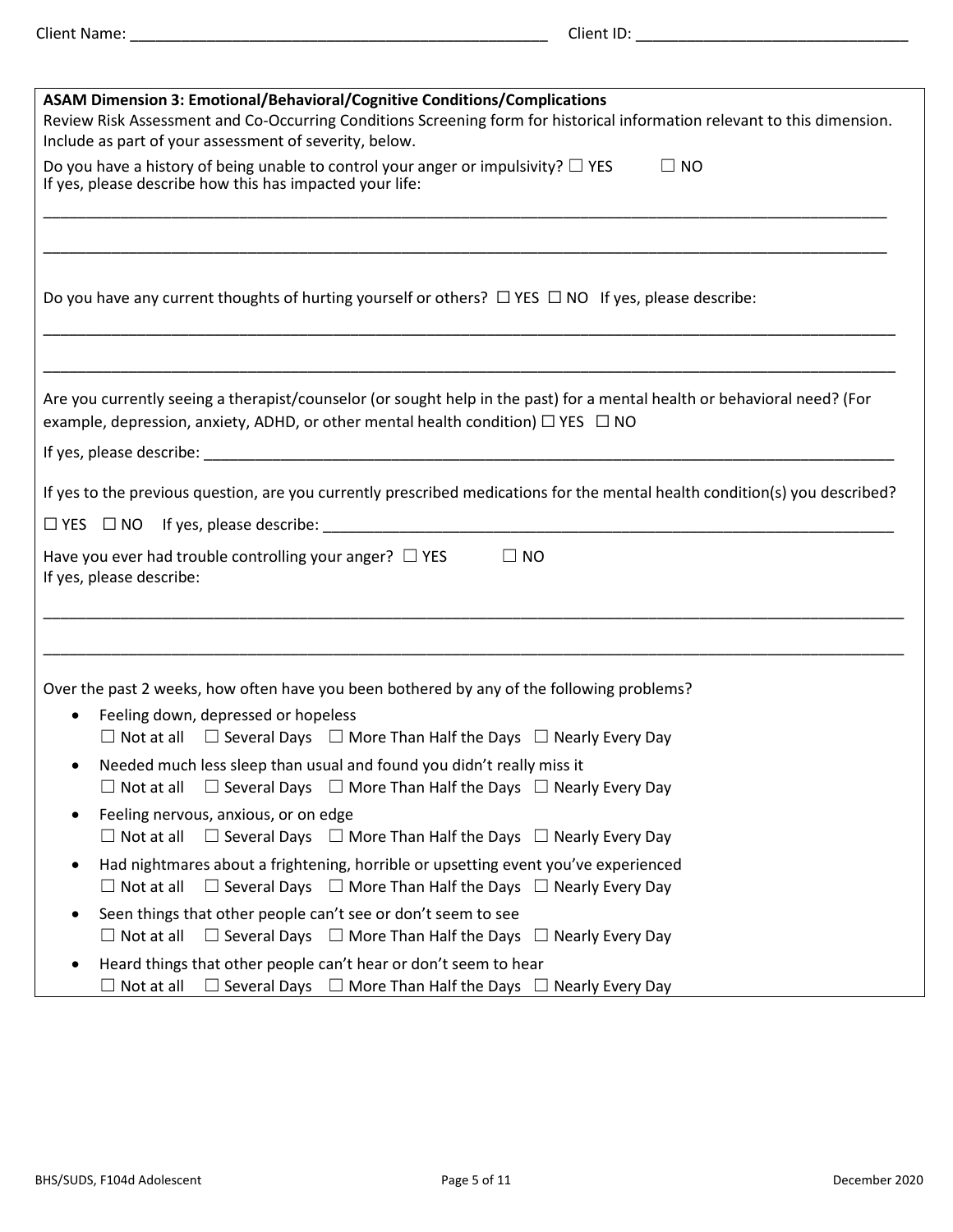| Severity Rating - Dimension 3 (Emotional, Behavioral or Cognitive (EBC) Conditions or Complications)<br><b>COUNSELOR: Please check one of the following levels of severity</b>                     |                                                                                                                                                                                                                                |                                                                                                                                                                                         |                                                                                                                                                                                               |                                                                                                                                                                                                                                                     |
|----------------------------------------------------------------------------------------------------------------------------------------------------------------------------------------------------|--------------------------------------------------------------------------------------------------------------------------------------------------------------------------------------------------------------------------------|-----------------------------------------------------------------------------------------------------------------------------------------------------------------------------------------|-----------------------------------------------------------------------------------------------------------------------------------------------------------------------------------------------|-----------------------------------------------------------------------------------------------------------------------------------------------------------------------------------------------------------------------------------------------------|
| $\square$ 0: None                                                                                                                                                                                  | $\square$ 1: Mild                                                                                                                                                                                                              | $\square$ 2: Moderate                                                                                                                                                                   | $\square$ 3: Significant                                                                                                                                                                      | $\square$ 4: Severe                                                                                                                                                                                                                                 |
| Good impulse control,<br>coping skills and sub-<br>domains<br>(dangerousness/lethality,<br>interference with<br>recovery efforts, social<br>functioning, self-care<br>ability, course of illness). | There is a suspected or<br>diagnosed EBC condition<br>that requires<br>intervention, but does not<br>significantly interfere with<br>treatment. Relationships<br>are being impaired but<br>not endangered by<br>substance use. | Persistent EBC condition,<br>with symptoms that<br>distract from recovery<br>efforts, but are not an<br>immediate threat to<br>safety and do not<br>prevent independent<br>functioning. | Severe EBC<br>symptomatology, but<br>sufficient control that<br>does not require<br>involuntary confinement.<br>Impulses to harm<br>self/others, but not<br>dangerous in a 24-hr.<br>setting. | Severe EBC<br>symptomatology; requires<br>involuntary confinement.<br>Exhibits severe and acute<br>life-threatening symptoms<br>(e.g., dangerous or<br>impulsive behavior or<br>cognitive functioning)<br>posing imminent danger to<br>self/others. |
|                                                                                                                                                                                                    | If needed, additional comments/information/clinical rationale for score:                                                                                                                                                       |                                                                                                                                                                                         |                                                                                                                                                                                               |                                                                                                                                                                                                                                                     |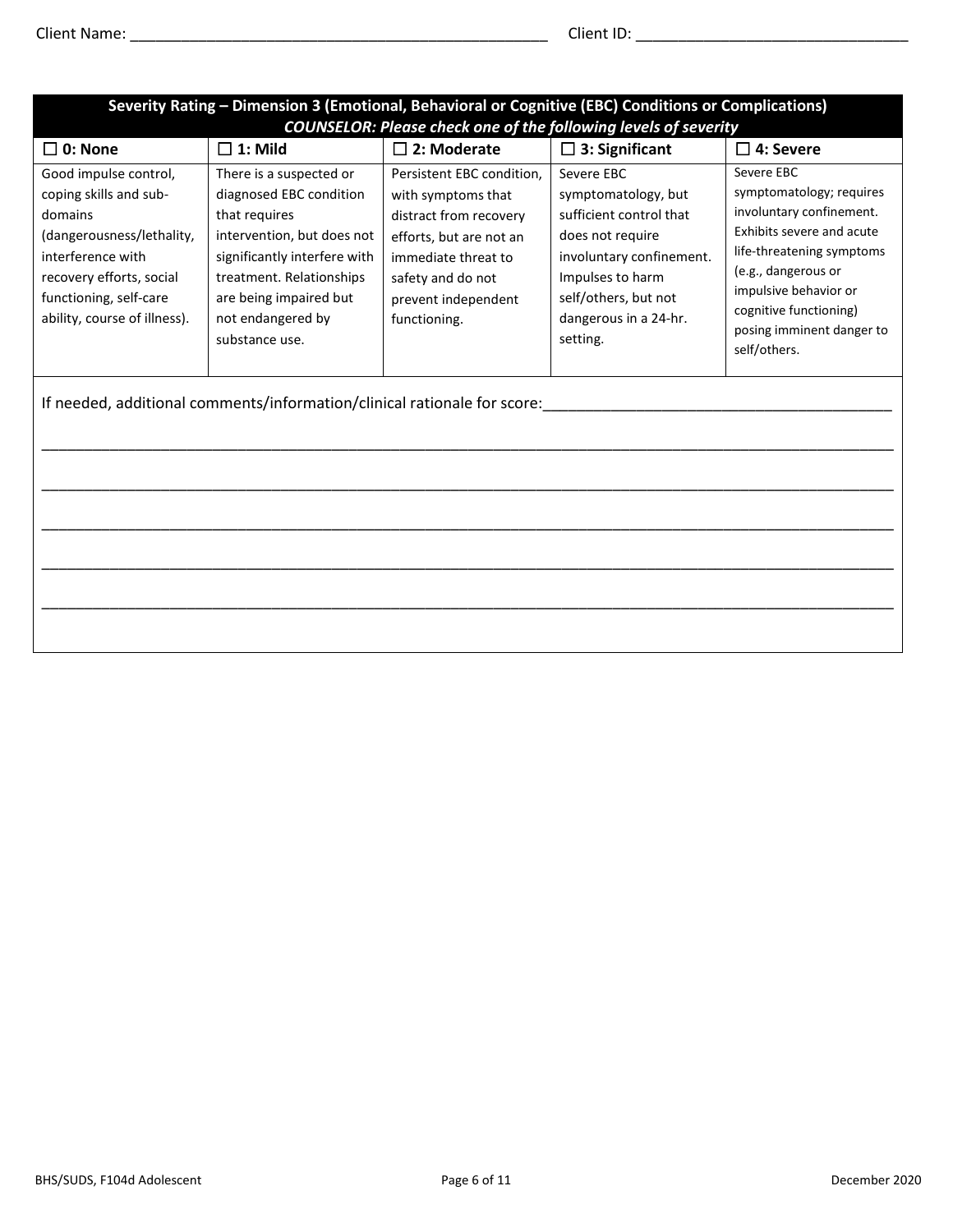| <b>ASAM Dimension 4: Readiness to Change</b>                                                                                                                                       |  |  |  |  |
|------------------------------------------------------------------------------------------------------------------------------------------------------------------------------------|--|--|--|--|
| On a scale of 0 (not ready) to 4 (very ready) how important is it to you to stop drinking alcohol or using other drugs?<br>$\Box$ 0 $\Box$ 1 $\Box$ 2 $\Box$ 3 $\Box$ 4            |  |  |  |  |
| Comments:                                                                                                                                                                          |  |  |  |  |
| Do you intend to reduce or quit drinking alcohol or using other drugs in the next 2 weeks?<br>$\Box$ Definitely no $\Box$ Probably no $\Box$ Probably yes<br>$\Box$ Definitely yes |  |  |  |  |
| Does your family or friends ever tell you that you should cut down on your drinking or drug use? $\Box$ Yes<br>$\Box$ No                                                           |  |  |  |  |
| If yes, please explain:                                                                                                                                                            |  |  |  |  |
|                                                                                                                                                                                    |  |  |  |  |

| Severity Rating - Dimension 4 (Readiness to Change)                                                                                         |                                                                                                                                                                                                                                                    |                                                                                                                                                                                                                                                                            |                                                                                                                        |                                                                                                                                                                                                                                                                                            |  |
|---------------------------------------------------------------------------------------------------------------------------------------------|----------------------------------------------------------------------------------------------------------------------------------------------------------------------------------------------------------------------------------------------------|----------------------------------------------------------------------------------------------------------------------------------------------------------------------------------------------------------------------------------------------------------------------------|------------------------------------------------------------------------------------------------------------------------|--------------------------------------------------------------------------------------------------------------------------------------------------------------------------------------------------------------------------------------------------------------------------------------------|--|
| COUNSELOR: Please check one of the following levels of severity. Include information from Parent/Guardian Form when determining risk rating |                                                                                                                                                                                                                                                    |                                                                                                                                                                                                                                                                            |                                                                                                                        |                                                                                                                                                                                                                                                                                            |  |
| $\square$ 0: None                                                                                                                           | $\square$ 1: Mild                                                                                                                                                                                                                                  | $\Box$ 2: Moderate                                                                                                                                                                                                                                                         | $\Box$ 3: Significant                                                                                                  | $\Box$ 4: Severe                                                                                                                                                                                                                                                                           |  |
| Engaged in treatment as a<br>proactive, responsible<br>participant. Committed to<br>change.                                                 | Ambivalent of the need to<br>change. Willing to explore<br>need for treatment and<br>strategies to reduce or<br>stop substance use. May<br>believe it will not be<br>difficult to change, or does<br>not accept a full recovery<br>treatment plan. | Reluctant to agree to<br>treatment. Able to<br>articulate negative<br>consequences (of<br>substance use and/or<br>mental health problems)<br>but has low commitment<br>to change. Passively<br>involved in treatment<br>(variable follow through,<br>variable attendance). | Minimal awareness of<br>need to change. Only<br>partially able to follow<br>through with treatment<br>recommendations. | Unable to follow through,<br>little or no awareness of<br>problems, knows very<br>little about addiction,<br>sees no connection<br>between substance<br>use/consequences. Not<br>willing to explore change.<br>Unwilling/unable to<br>follow through with<br>treatment<br>recommendations. |  |
| If needed, additional comments/information/clinical rationale for score:                                                                    |                                                                                                                                                                                                                                                    |                                                                                                                                                                                                                                                                            |                                                                                                                        |                                                                                                                                                                                                                                                                                            |  |
|                                                                                                                                             |                                                                                                                                                                                                                                                    |                                                                                                                                                                                                                                                                            |                                                                                                                        |                                                                                                                                                                                                                                                                                            |  |

\_\_\_\_\_\_\_\_\_\_\_\_\_\_\_\_\_\_\_\_\_\_\_\_\_\_\_\_\_\_\_\_\_\_\_\_\_\_\_\_\_\_\_\_\_\_\_\_\_\_\_\_\_\_\_\_\_\_\_\_\_\_\_\_\_\_\_\_\_\_\_\_\_\_\_\_\_\_\_\_\_\_\_\_\_\_\_\_\_\_\_\_\_\_\_\_\_\_\_\_

\_\_\_\_\_\_\_\_\_\_\_\_\_\_\_\_\_\_\_\_\_\_\_\_\_\_\_\_\_\_\_\_\_\_\_\_\_\_\_\_\_\_\_\_\_\_\_\_\_\_\_\_\_\_\_\_\_\_\_\_\_\_\_\_\_\_\_\_\_\_\_\_\_\_\_\_\_\_\_\_\_\_\_\_\_\_\_\_\_\_\_\_\_\_\_\_\_\_\_\_

\_\_\_\_\_\_\_\_\_\_\_\_\_\_\_\_\_\_\_\_\_\_\_\_\_\_\_\_\_\_\_\_\_\_\_\_\_\_\_\_\_\_\_\_\_\_\_\_\_\_\_\_\_\_\_\_\_\_\_\_\_\_\_\_\_\_\_\_\_\_\_\_\_\_\_\_\_\_\_\_\_\_\_\_\_\_\_\_\_\_\_\_\_\_\_\_\_\_\_\_

\_\_\_\_\_\_\_\_\_\_\_\_\_\_\_\_\_\_\_\_\_\_\_\_\_\_\_\_\_\_\_\_\_\_\_\_\_\_\_\_\_\_\_\_\_\_\_\_\_\_\_\_\_\_\_\_\_\_\_\_\_\_\_\_\_\_\_\_\_\_\_\_\_\_\_\_\_\_\_\_\_\_\_\_\_\_\_\_\_\_\_\_\_\_\_\_\_\_\_\_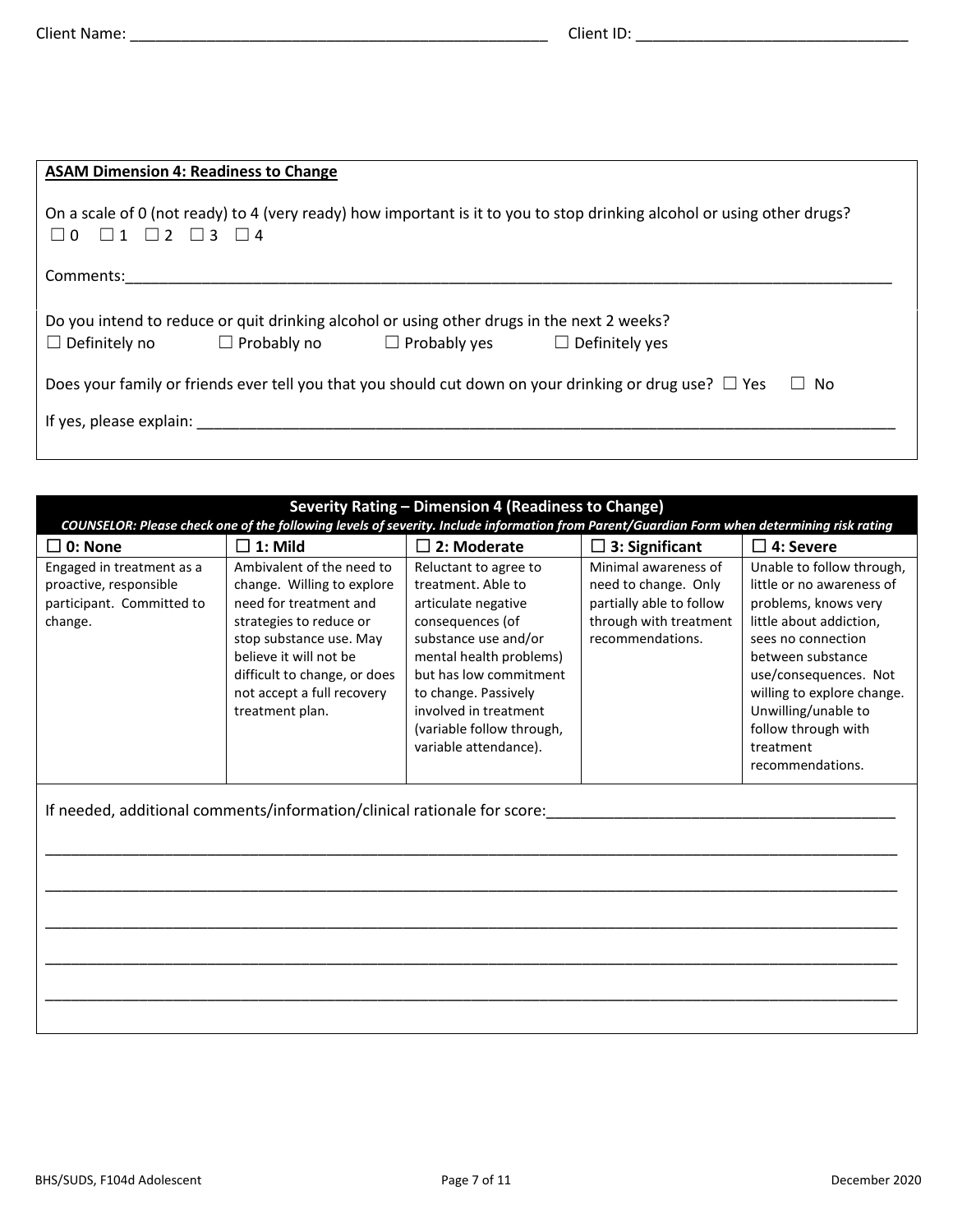| <b>ASAM Dimension 5: Relapse, Continued Use, or Continued Problem Potential</b>   |            |              |
|-----------------------------------------------------------------------------------|------------|--------------|
| Do you ever use alcohol or drugs while you are by yourself or alone?              | $\Box$ YES | $\Box$ No    |
| Do you ever use alcohol or drugs to relax, feel better about yourself, or fit in? | $\Box$ YES | $\square$ NO |
| How often do you want to or feel like using or drinking?                          |            |              |
| What's the longest time you have gone without using alcohol and/or other drugs?   |            |              |
| What was happening in your life at that time?                                     |            |              |
|                                                                                   |            |              |

| Severity Rating - Dimension 5 (Relapse, Continued Use, or Continued Problem Potential)                                                      |                                                                                               |                                                                                                                          |                                                                                                    |                                                                                                                                                                                                                       |  |
|---------------------------------------------------------------------------------------------------------------------------------------------|-----------------------------------------------------------------------------------------------|--------------------------------------------------------------------------------------------------------------------------|----------------------------------------------------------------------------------------------------|-----------------------------------------------------------------------------------------------------------------------------------------------------------------------------------------------------------------------|--|
| COUNSELOR: Please check one of the following levels of severity. Include information from Parent/Guardian Form when determining risk rating |                                                                                               |                                                                                                                          |                                                                                                    |                                                                                                                                                                                                                       |  |
| $\square$ 0: None                                                                                                                           | $\square$ 1: Mild                                                                             | $\square$ 2: Moderate                                                                                                    | $\Box$ 3: Significant                                                                              | $\square$ 4: Severe                                                                                                                                                                                                   |  |
| Low or no potential for<br>further substance use<br>problems or has low<br>relapse potential. Good<br>coping skills in place.               | Minimal relapse potential.<br>Some risk, but fair coping<br>and relapse prevention<br>skills. | Impaired recognition and<br>understanding of<br>substance use relapse<br>issues. Able to self-<br>manage with prompting. | Little recognition and<br>understanding of relapse<br>issues, poor skills to<br>cope with relapse. | Repeated treatment<br>episodes have had little<br>positive effect on<br>functioning. No coping<br>skills for<br>relapse/addiction<br>problems. Substance<br>use/behavior places<br>self/others in imminent<br>danger. |  |
|                                                                                                                                             | If needed, additional comments/information/clinical rationale for score:                      |                                                                                                                          |                                                                                                    |                                                                                                                                                                                                                       |  |
|                                                                                                                                             |                                                                                               |                                                                                                                          |                                                                                                    |                                                                                                                                                                                                                       |  |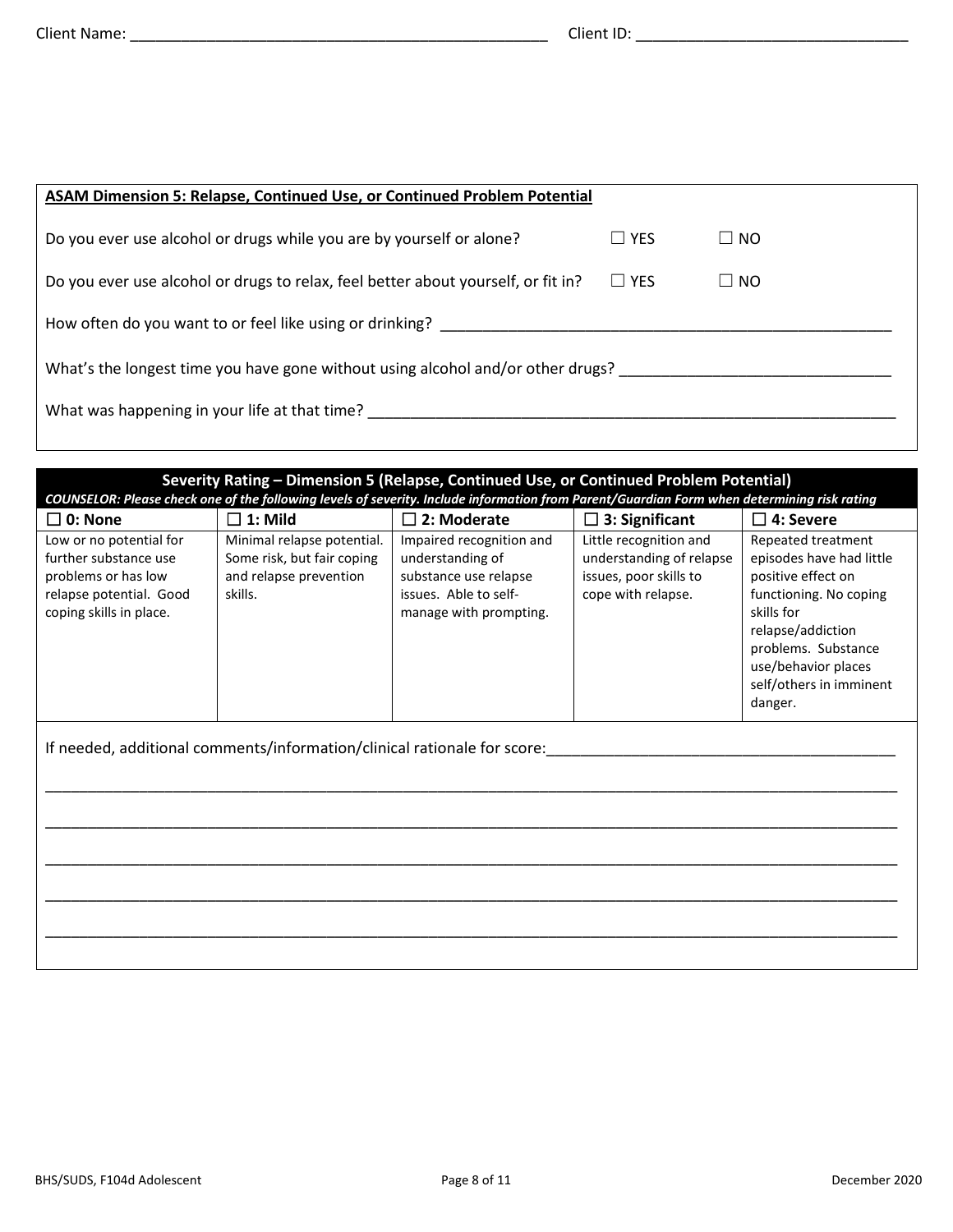|                                                                                                                 | Client ID: Note and the set of the set of the set of the set of the set of the set of the set of the set of the set of the set of the set of the set of the set of the set of the set of the set of the set of the set of the |
|-----------------------------------------------------------------------------------------------------------------|-------------------------------------------------------------------------------------------------------------------------------------------------------------------------------------------------------------------------------|
|                                                                                                                 |                                                                                                                                                                                                                               |
| <b>ASAM Dimension 6: Recovery Environment</b>                                                                   |                                                                                                                                                                                                                               |
| Have you ever gotten into trouble while you were using alcohol or other drugs?                                  | $\Box$ YES $\Box$ NO                                                                                                                                                                                                          |
|                                                                                                                 |                                                                                                                                                                                                                               |
| Vocational/Educational Achievements (Highest grade level completed, any training or technical education, etc.): |                                                                                                                                                                                                                               |
| Do you feel supported in your current living environment? $\Box$ YES                                            | $\square$ NO                                                                                                                                                                                                                  |
|                                                                                                                 |                                                                                                                                                                                                                               |
| Are you homeless or at risk?<br>D YES<br>$\square$ NO                                                           |                                                                                                                                                                                                                               |
|                                                                                                                 |                                                                                                                                                                                                                               |
|                                                                                                                 |                                                                                                                                                                                                                               |
| Does anyone else at home drink alcohol or use other drugs?<br>If yes, explain:                                  | $\Box$ YES<br>$\Box$ NO                                                                                                                                                                                                       |
| Do your close friends drink alcohol or use other drugs?<br>If yes, explain:                                     | $\Box$ YES<br>$\square$ NO                                                                                                                                                                                                    |
|                                                                                                                 |                                                                                                                                                                                                                               |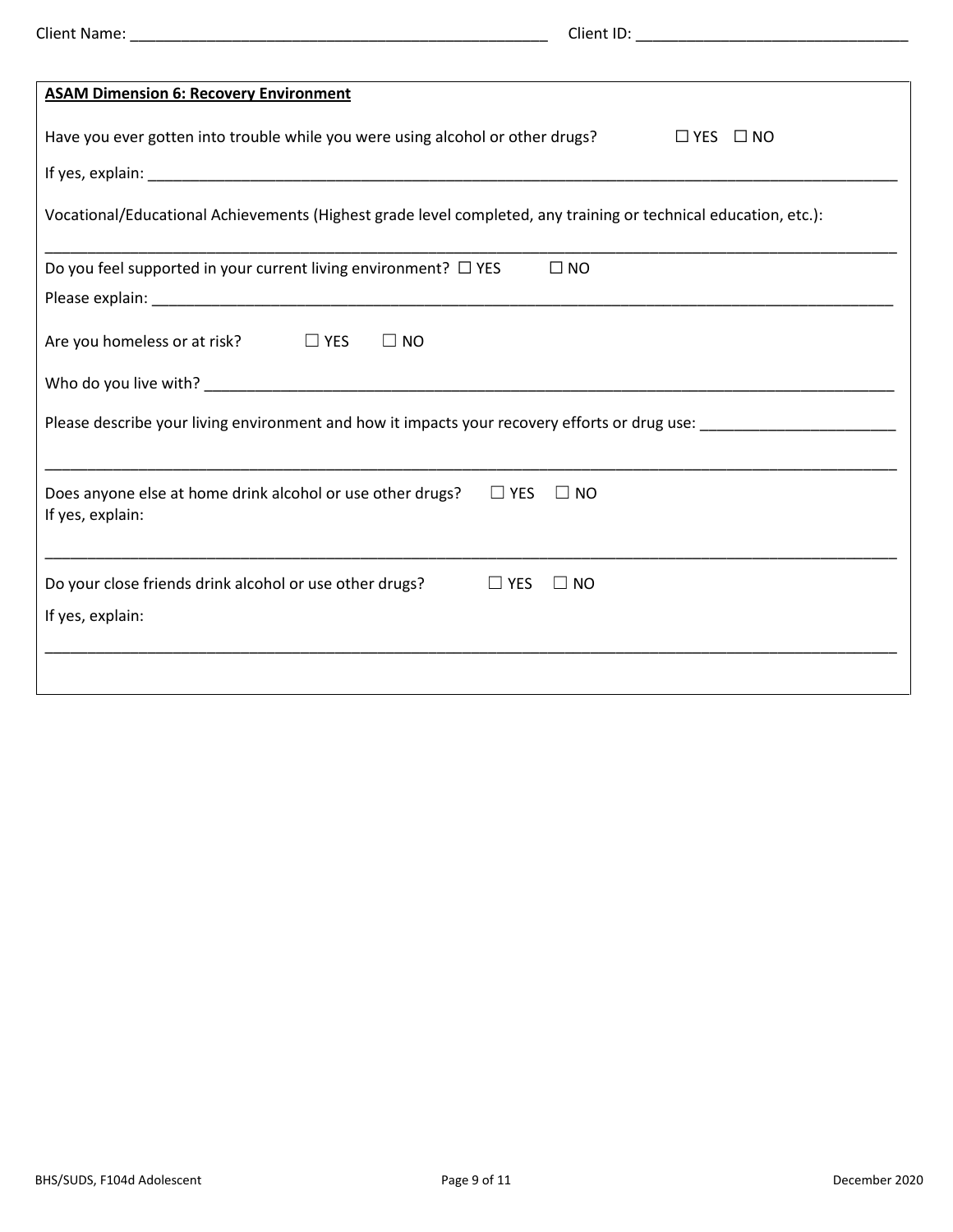| Severity Rating - Dimension 6 (Recovery/Living Environment)<br>COUNSELOR: Please check one of the following levels of severity. Include information from Parent/Guardian Form when determining risk rating |                                                                                                                    |                                                                                                  |                                                                                                          |                                                                                                                                                                                                                                                                                                                                  |
|------------------------------------------------------------------------------------------------------------------------------------------------------------------------------------------------------------|--------------------------------------------------------------------------------------------------------------------|--------------------------------------------------------------------------------------------------|----------------------------------------------------------------------------------------------------------|----------------------------------------------------------------------------------------------------------------------------------------------------------------------------------------------------------------------------------------------------------------------------------------------------------------------------------|
| $\square$ 0: None                                                                                                                                                                                          | $\Box$ 1: Mild                                                                                                     | $\square$ 2: Moderate                                                                            | $\Box$ 3: Significant                                                                                    | $\square$ 4: Severe                                                                                                                                                                                                                                                                                                              |
| Supportive environment<br>and/or able to cope in<br>environment.                                                                                                                                           | Passive/disinterested<br>social support, but not<br>too distracted by this<br>situation and still able to<br>cope. | Unsupportive<br>environment, but able to<br>cope with clinical<br>structure most of the<br>time. | Unsupportive<br>environment and the<br>client has difficulty<br>coping, even with clinical<br>structure. | Environment toxic/hostile to<br>recovery (i.e. many drug-<br>using friends, or drugs are<br>readily available in the home<br>environment, or there are<br>chronic lifestyle problems).<br>Unable to cope with the<br>negative effects of this<br>environment on recovery<br>(i.e. environment may pose a<br>threat to recovery). |
|                                                                                                                                                                                                            | If needed, additional comments/information/clinical rationale for score:                                           |                                                                                                  |                                                                                                          |                                                                                                                                                                                                                                                                                                                                  |

**Youth "At Risk"** 

*Per DHCS, the intergovernmental agreement between the County of San Diego and the State allows at-risk youth to be served at the ASAM Level 0.5 (Early Intervention) level of care. At-risk youth (those without a DSM-5 SUD Diagnosis) would not meet medical necessity criteria for outpatient or residential services.*

| Youth is at-risk for SUD and does not have a SUD Diagnosis: $\Box$ Yes | $\Box$ No |
|------------------------------------------------------------------------|-----------|
| (If yes, refer to appropriate community resource)                      |           |